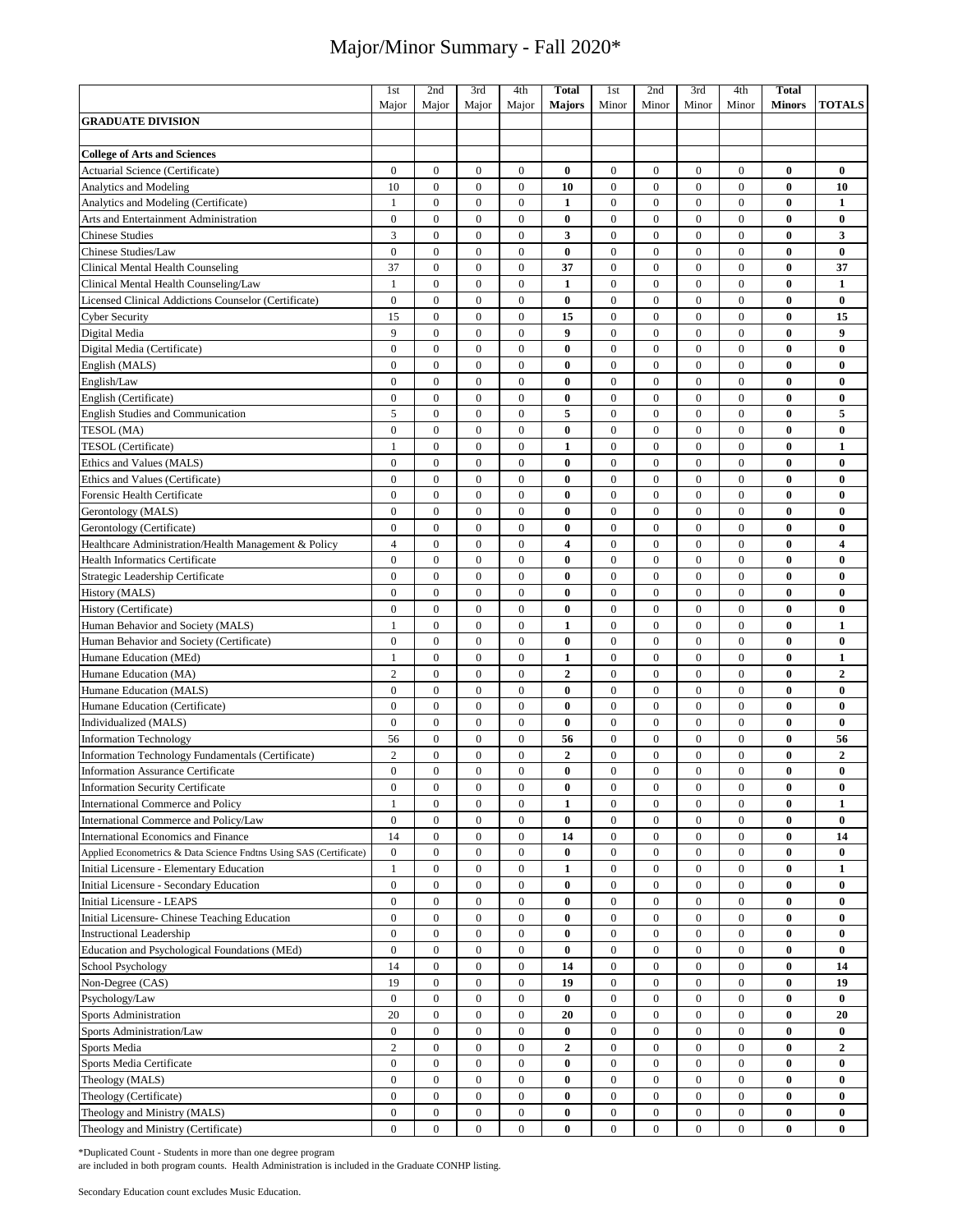|                                                  | 1st              | 2nd              | 3rd              | 4th              | <b>Total</b>            | 1st              | 2nd              | 3rd              | 4th              | <b>Total</b>            |                         |
|--------------------------------------------------|------------------|------------------|------------------|------------------|-------------------------|------------------|------------------|------------------|------------------|-------------------------|-------------------------|
|                                                  | Major            | Major            | Major            | Major            | <b>Majors</b>           | Minor            | Minor            | Minor            | Minor            | <b>Minors</b>           | <b>TOTALS</b>           |
|                                                  |                  |                  |                  |                  |                         |                  |                  |                  |                  |                         |                         |
| <b>College of Business</b>                       |                  |                  |                  |                  |                         |                  |                  |                  |                  |                         |                         |
| <b>Business</b>                                  | 40               | $\boldsymbol{0}$ | $\mathbf{0}$     | $\boldsymbol{0}$ | 40                      | $\boldsymbol{0}$ | $\mathbf{0}$     | $\mathbf{0}$     | $\mathbf{0}$     | $\bf{0}$                | 40                      |
| <b>Business Decision-Making Certificate</b>      | 37               | $\mathbf{0}$     | $\mathbf{0}$     | $\overline{0}$   | 37                      | $\mathbf{0}$     | $\mathbf{0}$     | $\mathbf{0}$     | $\mathbf{0}$     | $\bf{0}$                | 37                      |
| <b>Business Intelligence Certificate</b>         | 3                | $\boldsymbol{0}$ | $\boldsymbol{0}$ | $\boldsymbol{0}$ | 3                       | $\boldsymbol{0}$ | $\boldsymbol{0}$ | $\mathbf{0}$     | $\mathbf{0}$     | $\bf{0}$                | 3                       |
| Business/Law                                     | $\mathbf{1}$     | $\overline{0}$   | $\overline{0}$   | $\overline{0}$   | $\mathbf{1}$            | $\boldsymbol{0}$ | $\overline{0}$   | $\overline{0}$   | $\overline{0}$   | $\bf{0}$                | $\mathbf{1}$            |
| <b>Engineering Management</b>                    | 6                | $\boldsymbol{0}$ | $\boldsymbol{0}$ | $\boldsymbol{0}$ | 6                       | $\boldsymbol{0}$ | $\mathbf{0}$     | $\mathbf{0}$     | $\mathbf{0}$     | $\bf{0}$                | 6                       |
| Enterprise Resource Planning with SAP            | $\overline{0}$   | $\mathbf{0}$     | $\boldsymbol{0}$ | $\boldsymbol{0}$ | $\bf{0}$                | $\boldsymbol{0}$ | $\mathbf{0}$     | $\mathbf{0}$     | $\mathbf{0}$     | $\bf{0}$                | $\bf{0}$                |
| <b>Entrepreneurship Certificate</b>              | $\overline{0}$   | $\mathbf{0}$     | $\mathbf{0}$     | $\mathbf{0}$     | $\bf{0}$                | $\mathbf{0}$     | $\mathbf{0}$     | $\mathbf{0}$     | $\mathbf{0}$     | $\bf{0}$                | $\bf{0}$                |
| Finance Certificate                              | 3                | $\mathbf{0}$     | $\overline{0}$   | $\overline{0}$   | 3                       | $\mathbf{0}$     | $\mathbf{0}$     | $\mathbf{0}$     | $\mathbf{0}$     | $\bf{0}$                | 3                       |
| <b>General Business Certificate</b>              |                  |                  |                  |                  |                         |                  |                  | $\mathbf{0}$     | $\mathbf{0}$     | $\bf{0}$                |                         |
|                                                  | 22               | $\boldsymbol{0}$ | $\boldsymbol{0}$ | $\boldsymbol{0}$ | 22                      | $\boldsymbol{0}$ | $\boldsymbol{0}$ |                  |                  |                         | 22                      |
| Leading the Global Enterprise Certifcate         | 39               | $\mathbf{0}$     | $\mathbf{0}$     | $\mathbf{0}$     | 39                      | $\boldsymbol{0}$ | $\mathbf{0}$     | $\mathbf{0}$     | $\mathbf{0}$     | $\bf{0}$                | 39                      |
| Management Certificate                           | 6                | $\mathbf{0}$     | $\mathbf{0}$     | $\boldsymbol{0}$ | 6                       | $\mathbf{0}$     | $\mathbf{0}$     | $\mathbf{0}$     | $\mathbf{0}$     | $\bf{0}$                | 6                       |
| Marketing Certificate                            | $\overline{0}$   | $\boldsymbol{0}$ | $\boldsymbol{0}$ | $\boldsymbol{0}$ | $\bf{0}$                | $\mathbf{0}$     | $\mathbf{0}$     | $\mathbf{0}$     | $\mathbf{0}$     | $\bf{0}$                | $\bf{0}$                |
| Sustainability Certificate                       | $\overline{0}$   | $\boldsymbol{0}$ | $\boldsymbol{0}$ | $\boldsymbol{0}$ | $\bf{0}$                | $\mathbf{0}$     | $\mathbf{0}$     | $\mathbf{0}$     | $\mathbf{0}$     | $\bf{0}$                | $\bf{0}$                |
|                                                  |                  |                  |                  |                  |                         |                  |                  |                  |                  |                         |                         |
| <b>College of Nursing and Health Professions</b> |                  |                  |                  |                  |                         |                  |                  |                  |                  |                         |                         |
| Doctor of Nursing Practice                       | 40               | $\boldsymbol{0}$ | $\boldsymbol{0}$ | $\boldsymbol{0}$ | 40                      | $\boldsymbol{0}$ | $\boldsymbol{0}$ | $\mathbf{0}$     | $\mathbf{0}$     | $\boldsymbol{0}$        | 40                      |
| Post-MSN Doctorate in Nursing Practice           | 4                | $\mathbf{0}$     | $\boldsymbol{0}$ | $\boldsymbol{0}$ | $\overline{\mathbf{4}}$ | $\boldsymbol{0}$ | $\boldsymbol{0}$ | $\mathbf{0}$     | $\mathbf{0}$     | $\mathbf{0}$            | $\overline{\mathbf{4}}$ |
| Post-Professional Occupational Therapy Doctorate | 8                | $\boldsymbol{0}$ | $\boldsymbol{0}$ | $\boldsymbol{0}$ | 8                       | $\boldsymbol{0}$ | $\mathbf{0}$     | $\mathbf{0}$     | $\overline{0}$   | $\boldsymbol{0}$        | 8                       |
| <b>Health Administration</b>                     | 17               | $\boldsymbol{0}$ | $\boldsymbol{0}$ | $\boldsymbol{0}$ | 17                      | $\boldsymbol{0}$ | $\mathbf{0}$     | $\overline{0}$   | $\mathbf{0}$     | $\mathbf{0}$            | 17                      |
| Joint MSN/MHA                                    | $\mathbf{1}$     | $\boldsymbol{0}$ | $\boldsymbol{0}$ | $\boldsymbol{0}$ | $\mathbf{1}$            | $\boldsymbol{0}$ | $\mathbf{0}$     | $\overline{0}$   | $\overline{0}$   | $\mathbf{0}$            | $\mathbf{1}$            |
| <b>MSN: Nurse Educator</b>                       | 8                | $\boldsymbol{0}$ | $\boldsymbol{0}$ | $\boldsymbol{0}$ | 8                       | $\boldsymbol{0}$ | $\boldsymbol{0}$ | $\mathbf{0}$     | $\overline{0}$   | $\boldsymbol{0}$        | 8                       |
| Non-Degree (CON)                                 | $\mathbf{1}$     | $\boldsymbol{0}$ | $\boldsymbol{0}$ | $\boldsymbol{0}$ | $\mathbf{1}$            | $\boldsymbol{0}$ | $\boldsymbol{0}$ | $\boldsymbol{0}$ | $\boldsymbol{0}$ | $\boldsymbol{0}$        | $\mathbf{1}$            |
| <b>Nursing Education Certificate</b>             | $\mathbf{0}$     | $\boldsymbol{0}$ | $\boldsymbol{0}$ | $\boldsymbol{0}$ | 0                       | $\boldsymbol{0}$ | $\boldsymbol{0}$ | $\mathbf{0}$     | $\mathbf{0}$     | $\mathbf{0}$            | $\bf{0}$                |
| Physician Assistant Studies                      | 54               | $\boldsymbol{0}$ | $\boldsymbol{0}$ | $\boldsymbol{0}$ | 54                      | $\boldsymbol{0}$ | $\boldsymbol{0}$ | $\boldsymbol{0}$ | $\boldsymbol{0}$ | $\overline{0}$          | 54                      |
| Public Health                                    | $\tau$           | $\mathbf{0}$     | $\mathbf{0}$     | $\mathbf{0}$     | 7                       | $\mathbf{0}$     | $\mathbf{0}$     | $\mathbf{0}$     | $\mathbf{0}$     | $\mathbf{0}$            | 7                       |
|                                                  |                  |                  |                  |                  |                         |                  |                  |                  |                  |                         |                         |
| <b>Graduate Division Totals</b>                  | 516              | $\bf{0}$         | $\bf{0}$         | $\bf{0}$         | 516                     | $\bf{0}$         | $\mathbf{0}$     | $\mathbf{0}$     | 0                | $\bf{0}$                | 516                     |
|                                                  |                  |                  |                  |                  |                         |                  |                  |                  |                  |                         |                         |
| <b>LAW DIVISION</b>                              |                  |                  |                  |                  |                         |                  |                  |                  |                  |                         |                         |
| Beginning Fall 2020 Law School closed.           |                  |                  |                  |                  |                         |                  |                  |                  |                  |                         |                         |
|                                                  |                  |                  |                  |                  |                         |                  |                  |                  |                  |                         |                         |
| UNDERGRADUATE DIVISION                           |                  |                  |                  |                  |                         |                  |                  |                  |                  |                         |                         |
|                                                  |                  |                  |                  |                  |                         |                  |                  |                  |                  |                         |                         |
| <b>College of Arts and Sciences</b>              |                  |                  |                  |                  |                         |                  |                  |                  |                  |                         |                         |
|                                                  | $\mathbf{0}$     |                  |                  |                  |                         | 9                |                  | $\mathbf{0}$     | $\mathbf{0}$     |                         |                         |
| Applied Statistics (Minor)                       |                  | $\boldsymbol{0}$ | $\boldsymbol{0}$ | $\boldsymbol{0}$ | 0                       |                  | 1                |                  |                  | 10                      | 10                      |
| Aviation (AS)                                    | $\boldsymbol{0}$ | $\boldsymbol{0}$ | $\boldsymbol{0}$ | $\boldsymbol{0}$ | $\bf{0}$                | $\boldsymbol{0}$ | $\boldsymbol{0}$ | $\mathbf{0}$     | $\mathbf{0}$     | $\bf{0}$                | $\bf{0}$                |
| <b>Business Administration (Minor)</b>           | $\mathbf{0}$     | $\mathbf{0}$     | $\boldsymbol{0}$ | $\boldsymbol{0}$ | 0                       | 31               | $\overline{c}$   | $\mathbf{0}$     | $\mathbf{0}$     | 33                      | 33                      |
| Cinema and Media Studies (Minor)                 | $\overline{0}$   | $\boldsymbol{0}$ | $\boldsymbol{0}$ | $\boldsymbol{0}$ | 0                       | $\overline{4}$   | $\mathbf{0}$     | $\mathbf{0}$     | $\mathbf{0}$     | $\overline{\mathbf{4}}$ | 4                       |
| <b>Environmental Studies (Minor)</b>             | $\mathbf{0}$     | $\mathbf{0}$     | $\mathbf{0}$     | $\mathbf{0}$     | $\bf{0}$                | $\overline{c}$   | 1                | $\mathbf{0}$     | $\mathbf{0}$     | 3                       | 3                       |
| Ethnic Studies (Minor)                           | 0                | $\boldsymbol{0}$ | $\boldsymbol{0}$ | $\boldsymbol{0}$ | 0                       | $\boldsymbol{0}$ | $\boldsymbol{0}$ | $\boldsymbol{0}$ | $\bf{0}$         | $\bf{0}$                | $\bf{0}$                |
| Forensic Science (Minor)                         | $\boldsymbol{0}$ | $\boldsymbol{0}$ | $\boldsymbol{0}$ | $\boldsymbol{0}$ | $\bf{0}$                | $\overline{4}$   | $\mathbf{1}$     | $\boldsymbol{0}$ | $\boldsymbol{0}$ | 5                       | 5                       |
| Gender Studies (Minor)                           | $\overline{0}$   | $\boldsymbol{0}$ | $\boldsymbol{0}$ | $\mathbf{0}$     | $\bf{0}$                | 1                | $\boldsymbol{0}$ | $\boldsymbol{0}$ | $\boldsymbol{0}$ | $\mathbf{1}$            | 1                       |
| Human Aging (Minor)                              | $\boldsymbol{0}$ | $\boldsymbol{0}$ | $\boldsymbol{0}$ | $\boldsymbol{0}$ | $\bf{0}$                | $\mathbf{1}$     | $\boldsymbol{0}$ | $\boldsymbol{0}$ | $\bf{0}$         | $\mathbf{1}$            | 1                       |
| <b>Fundamentals of Business</b>                  | $\boldsymbol{0}$ | $\boldsymbol{0}$ | $\boldsymbol{0}$ | $\boldsymbol{0}$ | $\bf{0}$                | 22               | 5                | $\boldsymbol{0}$ | $\boldsymbol{0}$ | 27                      | 27                      |
| Neuroscience (Minor)                             | $\boldsymbol{0}$ | $\boldsymbol{0}$ | $\boldsymbol{0}$ | $\boldsymbol{0}$ | $\bf{0}$                | 19               | 3                | $\mathbf{1}$     | $\boldsymbol{0}$ | 23                      | 23                      |
| Peace & Social Justice Studies (Minor)           | $\boldsymbol{0}$ | $\boldsymbol{0}$ | $\boldsymbol{0}$ | $\boldsymbol{0}$ | $\bf{0}$                | $\boldsymbol{0}$ | $\boldsymbol{0}$ | $\boldsymbol{0}$ | $\bf{0}$         | $\bf{0}$                | $\bf{0}$                |
| Philanthropic Leadership and Service (Minor)     | $\boldsymbol{0}$ | $\boldsymbol{0}$ | $\boldsymbol{0}$ | $\boldsymbol{0}$ | $\bf{0}$                | 6                | $\overline{2}$   | $\mathbf 1$      | 0                | 9                       | $\boldsymbol{9}$        |
| <b>Urban Studies (Minor)</b>                     | $\boldsymbol{0}$ | $\boldsymbol{0}$ | $\boldsymbol{0}$ | $\overline{0}$   | $\bf{0}$                | $\boldsymbol{0}$ | $\boldsymbol{0}$ | $\boldsymbol{0}$ | $\boldsymbol{0}$ | $\bf{0}$                | $\bf{0}$                |
| College of Adult Scholars                        | $\boldsymbol{0}$ | $\boldsymbol{0}$ | $\boldsymbol{0}$ | $\boldsymbol{0}$ | 0                       | $\boldsymbol{0}$ | $\mathbf{0}$     | $\mathbf{0}$     | $\boldsymbol{0}$ | $\bf{0}$                | $\bf{0}$                |
| Military Leadership-Air Force (Minor)            | $\overline{0}$   | $\boldsymbol{0}$ | $\boldsymbol{0}$ | $\boldsymbol{0}$ | 0                       | 3                | $\mathbf{0}$     | $\boldsymbol{0}$ | 0                | 3                       | 3                       |
| Military Leadership-Army (Minor)                 | $\boldsymbol{0}$ | $\boldsymbol{0}$ | $\boldsymbol{0}$ | $\boldsymbol{0}$ | $\bf{0}$                | $\mathbf{1}$     | $\boldsymbol{0}$ | $\boldsymbol{0}$ | $\mathbf{0}$     | $\mathbf{1}$            | $\mathbf{1}$            |
| Culture & Humanity (AA)                          | $\overline{0}$   | $\boldsymbol{0}$ | $\boldsymbol{0}$ | $\boldsymbol{0}$ | 0                       | $\boldsymbol{0}$ | $\mathbf{0}$     | $\mathbf{0}$     | $\boldsymbol{0}$ | $\bf{0}$                | 0                       |
| Social and Behavioral Science (AA)               | $\boldsymbol{0}$ | $\boldsymbol{0}$ | $\boldsymbol{0}$ | $\boldsymbol{0}$ | 0                       | $\boldsymbol{0}$ | $\mathbf{0}$     | $\boldsymbol{0}$ | $\boldsymbol{0}$ | $\bf{0}$                | 0                       |
|                                                  |                  |                  |                  |                  |                         |                  |                  |                  |                  |                         |                         |
| Professional Studies (Minor)                     | $\boldsymbol{0}$ | $\boldsymbol{0}$ | $\boldsymbol{0}$ | $\boldsymbol{0}$ | $\bf{0}$                | $\mathbf{1}$     | $\boldsymbol{0}$ | $\boldsymbol{0}$ | $\boldsymbol{0}$ | $\mathbf{1}$            | $\mathbf{1}$            |
| <b>Actuarial Science</b>                         | 18               | $\boldsymbol{0}$ | $\boldsymbol{0}$ | $\boldsymbol{0}$ | 18                      | $\mathbf{1}$     | $\mathbf{1}$     | $\boldsymbol{0}$ | $\boldsymbol{0}$ | $\overline{2}$          | 20                      |
| <b>American Studies</b>                          | $\overline{0}$   | $\boldsymbol{0}$ | $\boldsymbol{0}$ | $\boldsymbol{0}$ | $\bf{0}$                | $\boldsymbol{0}$ | $\mathbf{0}$     | $\mathbf{0}$     | $\boldsymbol{0}$ | $\bf{0}$                | $\bf{0}$                |
| Art                                              | 37               | $\overline{7}$   | $\boldsymbol{0}$ | $\boldsymbol{0}$ | 44                      | 10               | $\overline{c}$   | $\boldsymbol{0}$ | $\bf{0}$         | 12                      | 56                      |
| <b>Biology</b>                                   | 135              | 16               | $\boldsymbol{0}$ | $\boldsymbol{0}$ | 151                     | 13               | $\overline{4}$   | $\boldsymbol{0}$ | $\boldsymbol{0}$ | 17                      | 168                     |
| Human Biology (Minor)                            | $\boldsymbol{0}$ | $\boldsymbol{0}$ | $\boldsymbol{0}$ | $\boldsymbol{0}$ | $\bf{0}$                | 48               | $\overline{4}$   | $\mathbf{1}$     | $\bf{0}$         | 53                      | 53                      |
| Chemistry                                        | 38               | 40               | $\boldsymbol{0}$ | 0                | 78                      | 67               | $\tau$           | $\mathbf{0}$     | 0                | 74                      | 152                     |
| Biochemistry                                     | 23               | $\overline{0}$   | $\bf{0}$         | $\mathbf{0}$     | 23                      | $\boldsymbol{0}$ | $\bf{0}$         | $\overline{0}$   | $\overline{0}$   | $\bf{0}$                | 23                      |

\*Duplicated Count - Students in more than one degree program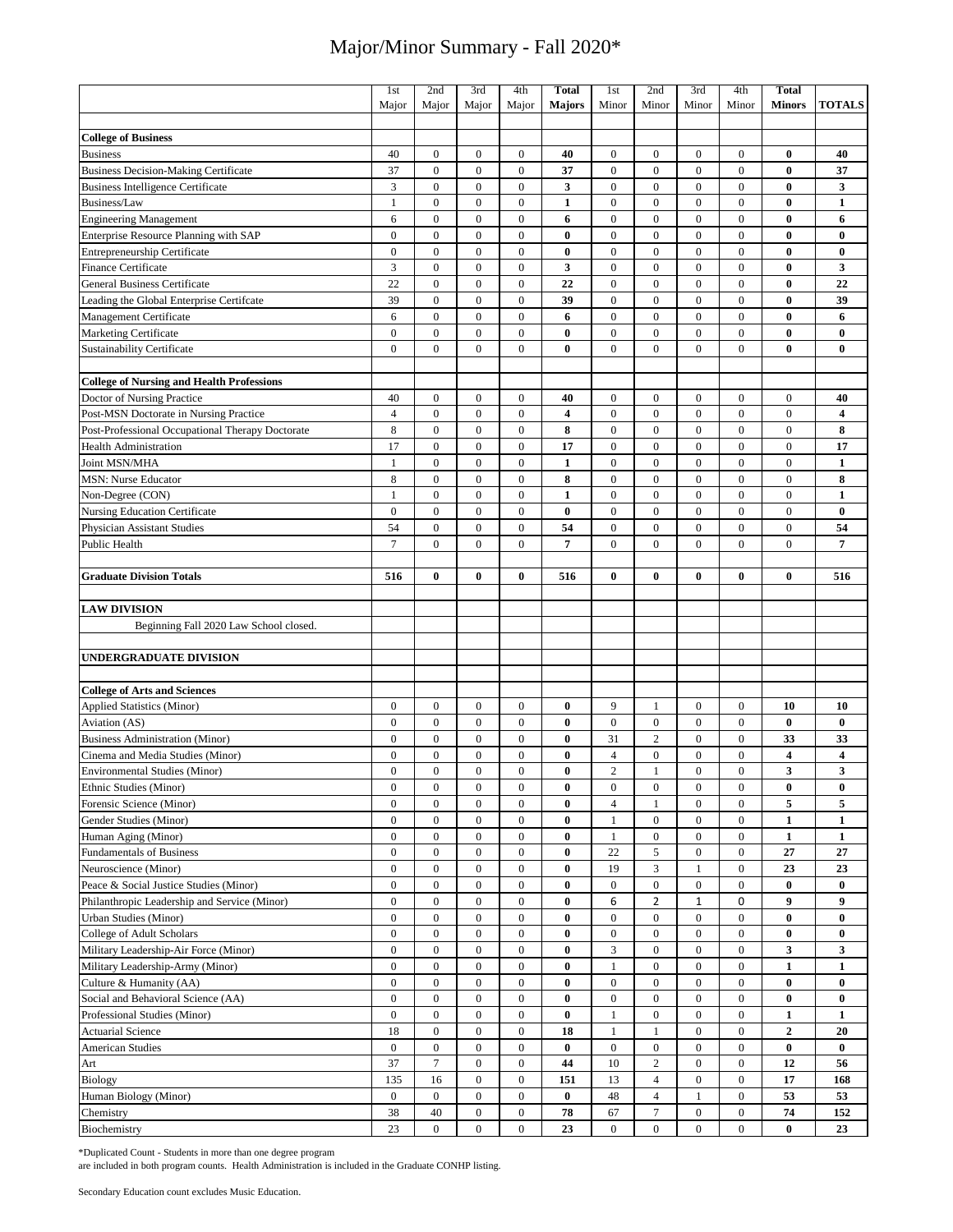|                                                          | 1 <sub>st</sub>  | 2nd              | 3rd              | 4th              | <b>Total</b>            | 1st              | 2nd              | 3rd              | 4th              | <b>Total</b>            |                         |
|----------------------------------------------------------|------------------|------------------|------------------|------------------|-------------------------|------------------|------------------|------------------|------------------|-------------------------|-------------------------|
|                                                          | Major            | Major            | Major            | Major            | <b>Majors</b>           | Minor            | Minor            | Minor            | Minor            | <b>Minors</b>           | <b>TOTALS</b>           |
| Communication                                            | 41               | 10               | $\boldsymbol{0}$ | $\boldsymbol{0}$ | 51                      | 28               | 5                | $\boldsymbol{0}$ | $\bf{0}$         | 33                      | 84                      |
|                                                          |                  |                  |                  |                  |                         |                  |                  |                  |                  |                         |                         |
| Digital Media                                            | 14               | $\mathbf{1}$     | $\boldsymbol{0}$ | $\boldsymbol{0}$ | 15                      | $\overline{7}$   | $\mathbf{1}$     | $\mathbf{0}$     | $\overline{0}$   | 8                       | 23                      |
| Journalism (Minor)                                       | $\overline{0}$   | $\boldsymbol{0}$ | $\boldsymbol{0}$ | $\boldsymbol{0}$ | $\bf{0}$                | $\mathfrak{Z}$   | $\mathbf{1}$     | $\boldsymbol{0}$ | $\boldsymbol{0}$ | $\overline{\mathbf{4}}$ | $\overline{\mathbf{4}}$ |
| <b>Public Relations (Minor)</b>                          | $\overline{0}$   | $\mathbf{0}$     | $\boldsymbol{0}$ | $\boldsymbol{0}$ | $\bf{0}$                | $\sqrt{2}$       | $\boldsymbol{0}$ | $\mathbf{0}$     | $\mathbf{0}$     | $\boldsymbol{2}$        | $\mathbf{2}$            |
| Computer Science                                         | 73               | $\,$ 8 $\,$      | $\boldsymbol{0}$ | $\boldsymbol{0}$ | 81                      | 21               | $\sqrt{5}$       | 1                | $\mathbf{0}$     | 27                      | 108                     |
| Data Science                                             | 17               | $\overline{4}$   | $\overline{0}$   | $\overline{0}$   | 21                      | $\boldsymbol{0}$ | $\overline{0}$   | $\overline{0}$   | $\overline{0}$   | $\bf{0}$                | 21                      |
| Economics                                                | 10               | 5                | $\boldsymbol{0}$ | $\boldsymbol{0}$ | 15                      | 12               | $\overline{c}$   | $\overline{0}$   | $\mathbf{0}$     | 14                      | 29                      |
|                                                          |                  |                  |                  |                  |                         |                  |                  |                  |                  |                         |                         |
| Economics & Computer Analysis                            | $\overline{0}$   | $\mathbf{0}$     | $\boldsymbol{0}$ | $\boldsymbol{0}$ | $\bf{0}$                | $\boldsymbol{0}$ | $\boldsymbol{0}$ | $\mathbf{0}$     | $\mathbf{0}$     | $\bf{0}$                | $\bf{0}$                |
| <b>Elementary Education</b>                              | 35               | $\overline{0}$   | $\mathbf{0}$     | $\overline{0}$   | 35                      | $\overline{4}$   | $\mathbf{1}$     | $\mathbf{0}$     | $\mathbf{0}$     | 5                       | 40                      |
| Secondary Education*                                     | $\overline{0}$   | 56               | $\overline{0}$   | 1                | 57                      | $\boldsymbol{0}$ | $\mathbf{0}$     | $\overline{0}$   | $\mathbf{0}$     | $\bf{0}$                | 57                      |
| Special Education (Minor)                                | $\boldsymbol{0}$ | $\boldsymbol{0}$ | $\boldsymbol{0}$ | $\boldsymbol{0}$ | $\bf{0}$                | 12               | $\boldsymbol{0}$ | $\mathbf{0}$     | $\mathbf{0}$     | 12                      | 12                      |
| English                                                  | 34               | $\overline{2}$   | $\boldsymbol{0}$ | $\boldsymbol{0}$ | 36                      | $\overline{4}$   | $\mathbf{0}$     | $\mathbf{0}$     | $\mathbf{0}$     | $\overline{\mathbf{4}}$ | 40                      |
| <b>Creative Writing</b>                                  | 15               | 3                | $\boldsymbol{0}$ | $\boldsymbol{0}$ | 18                      | 5                | 1                | $\mathbf{0}$     | $\mathbf{0}$     | 6                       | 24                      |
|                                                          | $\mathbf{1}$     | $\mathbf{1}$     | $\boldsymbol{0}$ | $\boldsymbol{0}$ | $\boldsymbol{2}$        | $\mathbf{1}$     | $\mathbf{1}$     | 1                | $\mathbf{0}$     | 3                       | 5                       |
| <b>Professional Writing</b>                              |                  |                  |                  |                  |                         |                  |                  |                  |                  |                         |                         |
| TESOL (Minor)                                            | $\overline{0}$   | $\boldsymbol{0}$ | $\boldsymbol{0}$ | $\boldsymbol{0}$ | $\bf{0}$                | 8                | $\overline{c}$   | $\mathbf{1}$     | $\mathbf{0}$     | 11                      | 11                      |
| <b>Environmental Science</b>                             | 16               | $\overline{4}$   | $\boldsymbol{0}$ | $\boldsymbol{0}$ | 20                      | $\boldsymbol{0}$ | $\boldsymbol{0}$ | $\mathbf{0}$     | $\mathbf{0}$     | $\bf{0}$                | 20                      |
| Exploratory (CAS)                                        | 70               | $\mathbf{0}$     | $\boldsymbol{0}$ | $\boldsymbol{0}$ | 70                      | $\boldsymbol{0}$ | $\boldsymbol{0}$ | $\mathbf{0}$     | $\mathbf{0}$     | $\bf{0}$                | 70                      |
| Chinese (Minor)                                          | $\overline{0}$   | $\boldsymbol{0}$ | $\boldsymbol{0}$ | $\boldsymbol{0}$ | $\bf{0}$                | 17               | 3                | $\mathbf{1}$     | $\mathbf{0}$     | 21                      | 21                      |
| Classics/Greek and Roman Studies                         | $\overline{c}$   | $\overline{c}$   | $\mathbf{1}$     | $\boldsymbol{0}$ | 5                       | $\overline{4}$   | $\boldsymbol{0}$ | $\boldsymbol{0}$ | $\mathbf{0}$     | $\overline{\mathbf{4}}$ | 9                       |
| French                                                   | 6                | 9                | $\boldsymbol{0}$ | $\boldsymbol{0}$ | 15                      | 14               | $\boldsymbol{0}$ | $\mathbf{0}$     | $\mathbf{0}$     | 14                      | 29                      |
|                                                          |                  |                  |                  |                  |                         |                  |                  |                  |                  |                         |                         |
| German                                                   | 5                | 18               | $\mathbf{1}$     | $\boldsymbol{0}$ | 24                      | 15               | 3                | $\mathbf{0}$     | $\boldsymbol{0}$ | 18                      | 42                      |
| Hebrew                                                   | $\boldsymbol{0}$ | $\boldsymbol{0}$ | $\boldsymbol{0}$ | $\boldsymbol{0}$ | $\bf{0}$                | $\boldsymbol{0}$ | $\mathbf{0}$     | $\overline{0}$   | $\mathbf{0}$     | $\bf{0}$                | $\bf{0}$                |
| Japanese (Minor)                                         | $\boldsymbol{0}$ | $\boldsymbol{0}$ | $\boldsymbol{0}$ | $\boldsymbol{0}$ | $\bf{0}$                | 9                | $\boldsymbol{0}$ | $\boldsymbol{0}$ | $\overline{0}$   | 9                       | 9                       |
| Spanish                                                  | $\overline{7}$   | 20               | $\boldsymbol{0}$ | $\boldsymbol{0}$ | 27                      | 73               | 9                | $\mathbf{1}$     | $\boldsymbol{0}$ | 83                      | 110                     |
| Geography                                                | 12               | $\overline{4}$   | $\boldsymbol{0}$ | $\boldsymbol{0}$ | 16                      | $\overline{2}$   | $\boldsymbol{0}$ | $\boldsymbol{0}$ | $\mathbf{0}$     | $\mathbf{2}$            | 18                      |
|                                                          | $\overline{0}$   | $\boldsymbol{0}$ | $\boldsymbol{0}$ | $\boldsymbol{0}$ | $\bf{0}$                | 6                | $\overline{2}$   | $\mathbf{0}$     | $\boldsymbol{0}$ | 8                       | 8                       |
| Geographic Information Systems (Minor)                   |                  |                  |                  |                  |                         |                  |                  |                  |                  |                         |                         |
| Meteorology                                              | 96               | $\mathbf{1}$     | $\boldsymbol{0}$ | $\boldsymbol{0}$ | 97                      | $\mathbf{1}$     | $\boldsymbol{0}$ | $\mathbf{0}$     | $\mathbf{0}$     | $\mathbf{1}$            | 98                      |
| History                                                  | 39               | $\mathbf{1}$     | $\boldsymbol{0}$ | $\boldsymbol{0}$ | 40                      | 14               | 1                | $\boldsymbol{0}$ | $\boldsymbol{0}$ | 15                      | 55                      |
| Humanities (Complementary Major)                         | $\mathbf{0}$     | 5                | 1                | $\overline{0}$   | 6                       | 12               | $\mathfrak{Z}$   | 1                | $\mathbf{0}$     | 16                      | 22                      |
| Individualized (CAS)                                     | $\tau$           | $\mathbf{1}$     | $\boldsymbol{0}$ | $\boldsymbol{0}$ | 8                       | $\mathbf{1}$     | $\mathbf{1}$     | $\boldsymbol{0}$ | $\boldsymbol{0}$ | $\overline{2}$          | 10                      |
| Chinese & Japanese Studies                               | 6                | $\,$ 8 $\,$      | $\boldsymbol{0}$ | $\overline{0}$   | 14                      | $\boldsymbol{0}$ | $\boldsymbol{0}$ | 1                | $\mathbf{0}$     | $\mathbf{1}$            | 15                      |
|                                                          | 5                | 3                | 1                | $\overline{0}$   | 9                       | $\boldsymbol{0}$ | $\boldsymbol{0}$ | $\mathbf{0}$     | $\boldsymbol{0}$ | $\bf{0}$                | $\boldsymbol{9}$        |
| Global Service                                           |                  |                  |                  |                  |                         |                  |                  |                  |                  |                         |                         |
| International Economics & Cultural Affairs               | 6                | $\overline{4}$   | $\mathbf{0}$     | $\overline{0}$   | 10                      | $\boldsymbol{0}$ | $\mathbf{0}$     | $\mathbf{0}$     | $\mathbf{0}$     | $\bf{0}$                | 10                      |
| Latin American/Latino Studies (Complementary Major only) | $\overline{0}$   | $\mathbf{0}$     | $\boldsymbol{0}$ | $\boldsymbol{0}$ | $\bf{0}$                | $\boldsymbol{0}$ | $\mathbf{0}$     | $\mathbf{0}$     | $\mathbf{0}$     | $\bf{0}$                | $\bf{0}$                |
| Middle East Studies (Minor)                              | $\overline{0}$   | $\mathbf{0}$     | $\overline{0}$   | $\mathbf{0}$     | $\bf{0}$                | $\boldsymbol{0}$ | $\mathbf{0}$     | $\mathbf{0}$     | $\mathbf{0}$     | $\bf{0}$                | $\bf{0}$                |
| Mathematics                                              | 20               | 18               | $\boldsymbol{0}$ | $\boldsymbol{0}$ | 38                      | 97               | 16               | $\overline{4}$   | $\mathbf{0}$     | 117                     | 155                     |
| <b>Statistics</b>                                        | $\overline{7}$   | $\overline{c}$   | $\boldsymbol{0}$ | $\boldsymbol{0}$ | 9                       | $\boldsymbol{0}$ | $\boldsymbol{0}$ | $\mathbf{0}$     | $\mathbf{0}$     | $\bf{0}$                | 9                       |
| Music                                                    | 20               | $\tau$           | $\boldsymbol{0}$ | $\mathbf{0}$     | 27                      | 22               | 3                | $\overline{0}$   | $\mathbf{0}$     | 25                      | 52                      |
| <b>Music Education</b>                                   | 29               | $\mathbf{1}$     | $\boldsymbol{0}$ | $\boldsymbol{0}$ | 30                      | $\boldsymbol{0}$ | $\boldsymbol{0}$ | $\boldsymbol{0}$ | $\boldsymbol{0}$ | $\bf{0}$                | 30                      |
|                                                          |                  |                  |                  |                  |                         |                  |                  |                  |                  |                         |                         |
| Music: Church                                            | $\overline{0}$   | $\boldsymbol{0}$ | $\overline{0}$   | $\mathbf{0}$     | $\bf{0}$                | $\boldsymbol{0}$ | $\mathbf{0}$     | $\mathbf{0}$     | $\overline{0}$   | $\bf{0}$                | $\bf{0}$                |
| Church Music, Organ                                      | $\overline{0}$   | $\mathbf{0}$     | $\overline{0}$   | $\overline{0}$   | $\bf{0}$                | $\mathbf{0}$     | $\mathbf{0}$     | $\mathbf{0}$     | $\mathbf{0}$     | $\bf{0}$                | $\bf{0}$                |
| Church Music, Voice                                      | $\boldsymbol{0}$ | $\boldsymbol{0}$ | $\boldsymbol{0}$ | $\boldsymbol{0}$ | $\boldsymbol{0}$        | $\boldsymbol{0}$ | $\boldsymbol{0}$ | $\boldsymbol{0}$ | $\boldsymbol{0}$ | $\bf{0}$                | $\pmb{0}$               |
| Music: Composition                                       | 1                | $\boldsymbol{0}$ | $\boldsymbol{0}$ | $\boldsymbol{0}$ | $\mathbf{1}$            | $\boldsymbol{0}$ | $\boldsymbol{0}$ | $\mathbf{0}$     | $\overline{0}$   | $\bf{0}$                | $\mathbf{1}$            |
| Music: Performance                                       | 5                | $\boldsymbol{0}$ | $\boldsymbol{0}$ | $\boldsymbol{0}$ | 5                       | $\boldsymbol{0}$ | $\boldsymbol{0}$ | $\boldsymbol{0}$ | $\boldsymbol{0}$ | $\bf{0}$                | 5                       |
| Music Therapy                                            | 5                | $\boldsymbol{0}$ | $\boldsymbol{0}$ | $\boldsymbol{0}$ | 5                       | $\boldsymbol{0}$ | $\boldsymbol{0}$ | $\boldsymbol{0}$ | $\bf{0}$         | $\bf{0}$                | 5                       |
| Philosophy                                               | $\mathbf{1}$     | $\mathbf{1}$     | $\boldsymbol{0}$ | $\boldsymbol{0}$ | $\boldsymbol{2}$        | 3                | 3                | $\boldsymbol{0}$ | $\boldsymbol{0}$ | 6                       | 8                       |
|                                                          |                  |                  |                  |                  |                         |                  |                  |                  |                  |                         |                         |
| Ethics and Moral Philosophy (Minor)                      | $\boldsymbol{0}$ | $\boldsymbol{0}$ | $\boldsymbol{0}$ | $\boldsymbol{0}$ | $\bf{0}$                | $\mathbf{1}$     | $\boldsymbol{0}$ | $\boldsymbol{0}$ | $\bf{0}$         | $\mathbf{1}$            | $\mathbf{1}$            |
| History and Philosophy of Science (Minor)                | $\boldsymbol{0}$ | $\boldsymbol{0}$ | $\boldsymbol{0}$ | $\boldsymbol{0}$ | $\bf{0}$                | $\boldsymbol{0}$ | $\boldsymbol{0}$ | $\boldsymbol{0}$ | $\boldsymbol{0}$ | $\bf{0}$                | $\bf{0}$                |
| History of Western Philosophy (Minor)                    | $\boldsymbol{0}$ | $\boldsymbol{0}$ | $\boldsymbol{0}$ | $\boldsymbol{0}$ | $\bf{0}$                | $\boldsymbol{0}$ | $\boldsymbol{0}$ | $\boldsymbol{0}$ | $\boldsymbol{0}$ | $\bf{0}$                | $\bf{0}$                |
| Philsophy of Religion (Minor)                            | $\boldsymbol{0}$ | $\boldsymbol{0}$ | $\boldsymbol{0}$ | $\boldsymbol{0}$ | $\bf{0}$                | $\mathbf{1}$     | $\boldsymbol{0}$ | $\boldsymbol{0}$ | $\boldsymbol{0}$ | $\mathbf{1}$            | 1                       |
| <b>Physical Education</b>                                | $\overline{4}$   | $\boldsymbol{0}$ | $\boldsymbol{0}$ | $\mathbf{0}$     | $\overline{\mathbf{4}}$ | $\overline{c}$   | $\boldsymbol{0}$ | $\boldsymbol{0}$ | $\bf{0}$         | $\overline{2}$          | 6                       |
| PE: Exercise Science (Kinesiology: Exercise Science)     | 43               | $\boldsymbol{0}$ | $\boldsymbol{0}$ | $\boldsymbol{0}$ | 43                      | $\sqrt{2}$       | $\boldsymbol{0}$ | $\boldsymbol{0}$ | $\boldsymbol{0}$ | $\boldsymbol{2}$        | 45                      |
|                                                          |                  |                  |                  |                  |                         |                  |                  |                  |                  |                         |                         |
| PE: Sports Management (Kinesiology: Sports Management)   | 34               | 3                | $\boldsymbol{0}$ | $\boldsymbol{0}$ | 37                      | $\tau$           | $\boldsymbol{0}$ | $\boldsymbol{0}$ | $\boldsymbol{0}$ | 7                       | 44                      |
| PE: Teacher Education                                    | 3                | $\boldsymbol{0}$ | $\boldsymbol{0}$ | $\boldsymbol{0}$ | 3                       | $\boldsymbol{0}$ | $\boldsymbol{0}$ | $\boldsymbol{0}$ | $\boldsymbol{0}$ | $\bf{0}$                | 3                       |
| Coaching Education (Minor)                               | $\boldsymbol{0}$ | $\boldsymbol{0}$ | $\boldsymbol{0}$ | $\boldsymbol{0}$ | $\bf{0}$                | $\mathbf{1}$     | $\mathbf{1}$     | $\boldsymbol{0}$ | $\boldsymbol{0}$ | $\overline{2}$          | $\overline{2}$          |
| Health and Safety (Minor)                                | $\boldsymbol{0}$ | $\boldsymbol{0}$ | $\boldsymbol{0}$ | $\boldsymbol{0}$ | $\bf{0}$                | $\mathbf{1}$     | $\boldsymbol{0}$ | $\mathbf{1}$     | $\boldsymbol{0}$ | $\mathbf{2}$            | $\boldsymbol{2}$        |
| Physics                                                  | 12               | $\,8\,$          | $\boldsymbol{0}$ | $\overline{0}$   | 20                      | 6                | 6                | $\boldsymbol{0}$ | $\boldsymbol{0}$ | 12                      | 32                      |
| Astronomy                                                | 11               | $\sqrt{2}$       | $\mathbf{1}$     | $\boldsymbol{0}$ | 14                      | $\mathfrak{Z}$   | 1                | $\boldsymbol{0}$ | $\boldsymbol{0}$ | 4                       | 18                      |
|                                                          | $\overline{c}$   | $\boldsymbol{0}$ |                  |                  |                         | $\boldsymbol{0}$ |                  |                  |                  |                         | $\overline{2}$          |
| Physics and Astronomy Education                          |                  |                  | $\boldsymbol{0}$ | $\boldsymbol{0}$ | $\mathbf{2}$            |                  | $\boldsymbol{0}$ | $\boldsymbol{0}$ | $\overline{0}$   | $\bf{0}$                |                         |
| <b>Political Science</b>                                 | 50               | 5                | $\boldsymbol{0}$ | $\boldsymbol{0}$ | 55                      | $\tau$           | $\overline{4}$   | $\boldsymbol{0}$ | $\bf{0}$         | 11                      | 66                      |
| International Relations (POLS)                           | 12               | $\mathfrak{Z}$   | $\boldsymbol{0}$ | $\boldsymbol{0}$ | 15                      | $\overline{4}$   | $\boldsymbol{0}$ | $\boldsymbol{0}$ | $\boldsymbol{0}$ | 4                       | 19                      |
| Psychology                                               | 132              | $20\,$           | $\boldsymbol{0}$ | $\boldsymbol{0}$ | 152                     | 53               | 15               | $\boldsymbol{0}$ | $\boldsymbol{0}$ | 68                      | 220                     |
| Social Work                                              | 36               | $\boldsymbol{0}$ | $\boldsymbol{0}$ | $\boldsymbol{0}$ | 36                      | 12               | $\overline{4}$   | 1                | $\overline{0}$   | 17                      | 53                      |

\*Duplicated Count - Students in more than one degree program